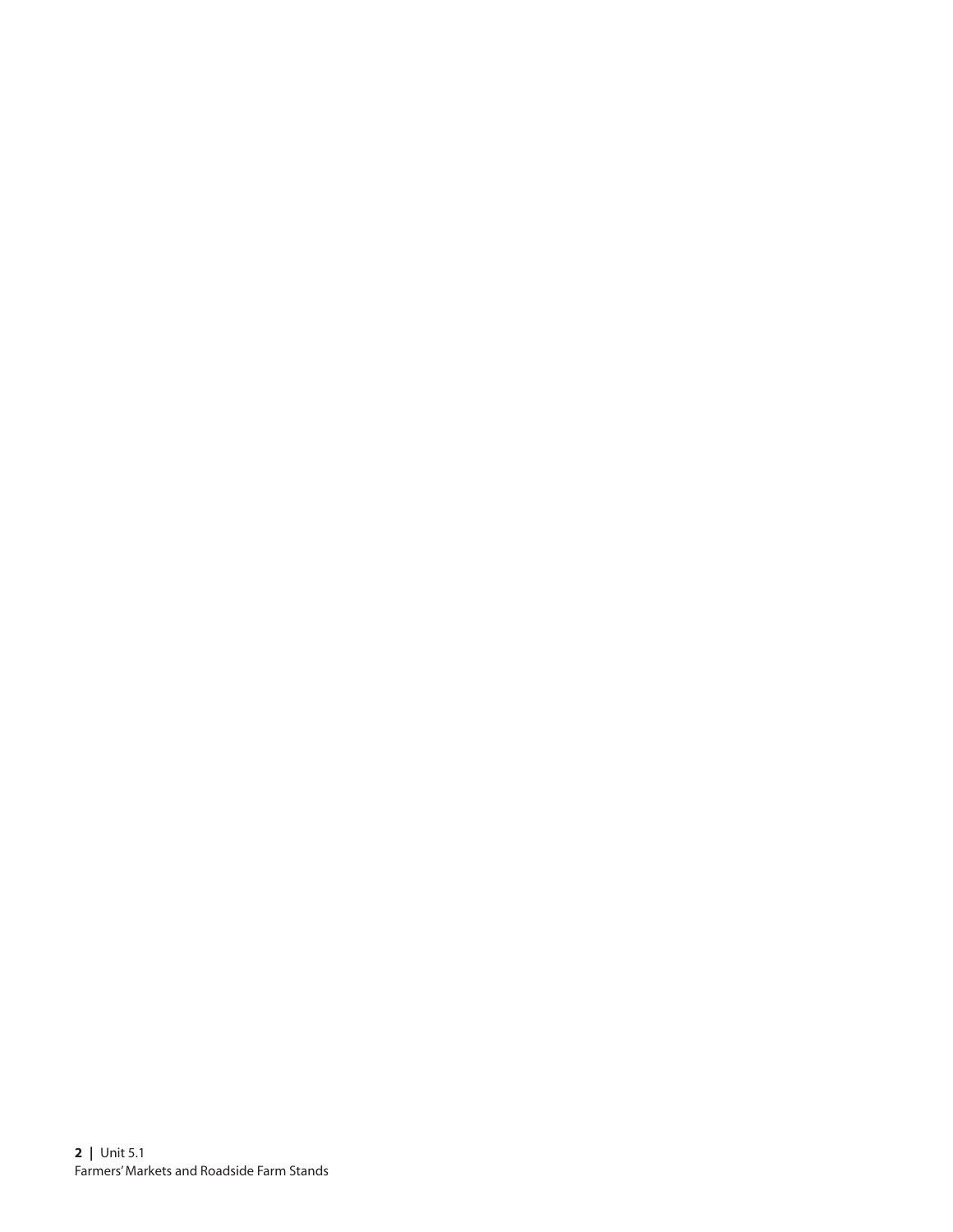# Lecture 1 Outline: Farmers' Markets

#### **A. The Rationale Behind Retail/Direct Marketing**

- 1. Capturing a greater percentage of the food dollar Retail/direct marketing can be an effective strategy in improving the economic viability of small- and medium-scale farms. By marketing directly to the end consumers, farmers can capture 100% of the consumer food dollar (minus costs of production), instead of the smaller percent derived from wholesale marketing arrangements.
- 2. Market stability Retail markets tend to be more buffered and stable than wholesale markets and therefore ensure a consistent and more reliable source of income for growers
- 3. Retail marketing and business planning Despite the advantages of direct marketing, careful business planning and attention to detail at every step of the farming and marketing process are necessary to be successful. The following lecture outlines many critical considerations for small-scale growers interested in direct marketing through farmers' markets.
- 4. Direct customer feedback The farmers' market is an excellent place to test new varieties and find out about varieties customers would like to have available
- 5. Farmer-to-farmer knowledge exchange The farmers' market is a valuable place to meet other growers, get new ideas about production and marketing, and learn about creative presentation

#### **B. Advantages of Farmers' Markets for Growers**

- 1. A farmers' market is an arrangement where more than one farmer installs portable displays in a central location for the sale of farm produce. By congregating, multiple farmers with different and complimentary offerings are able to draw a greater number of customers than if selling independently.
- 2. Farmers' markets offer an opportunity for small-scale farmers who do not have the volume or variety to supply a farm stand or other daily market a chance to participate in a larger market venue one or more times per week
- 3. Farmers' markets can also provide the opportunity for geographically remote farms to bring their produce to urban markets
- 4. Farmers' markets can provide an opportunity for farms to concentrate more on production and selling, leaving advertising and marketing considerations to the farmers' market management organization
- 5. Farmers' markets can often drive wholesale markets by introducing customers to the farmer as well as his or her products

#### **C. Farmers' Market Management, Organization, and Legal Considerations**

- 1. Most farmers' markets are organized as nonprofit organizations. In some cases a sponsoring nonprofit agency (e.g., chamber of commerce) may host a farmers' market as a side project or, in some larger urban areas, nonprofits exist for the sole purpose of managing farmers' markets (e.g., New York Green Markets).
- 2. Producer-driven farmers' markets In other instances core vendors might form a board of directors who develop the market and oversee the market rules
- 3. Farmers' market manager Market managers are usually hired to oversee the market during hours of operation, enforce the rules, promote the market through advertising, and collect vendor fees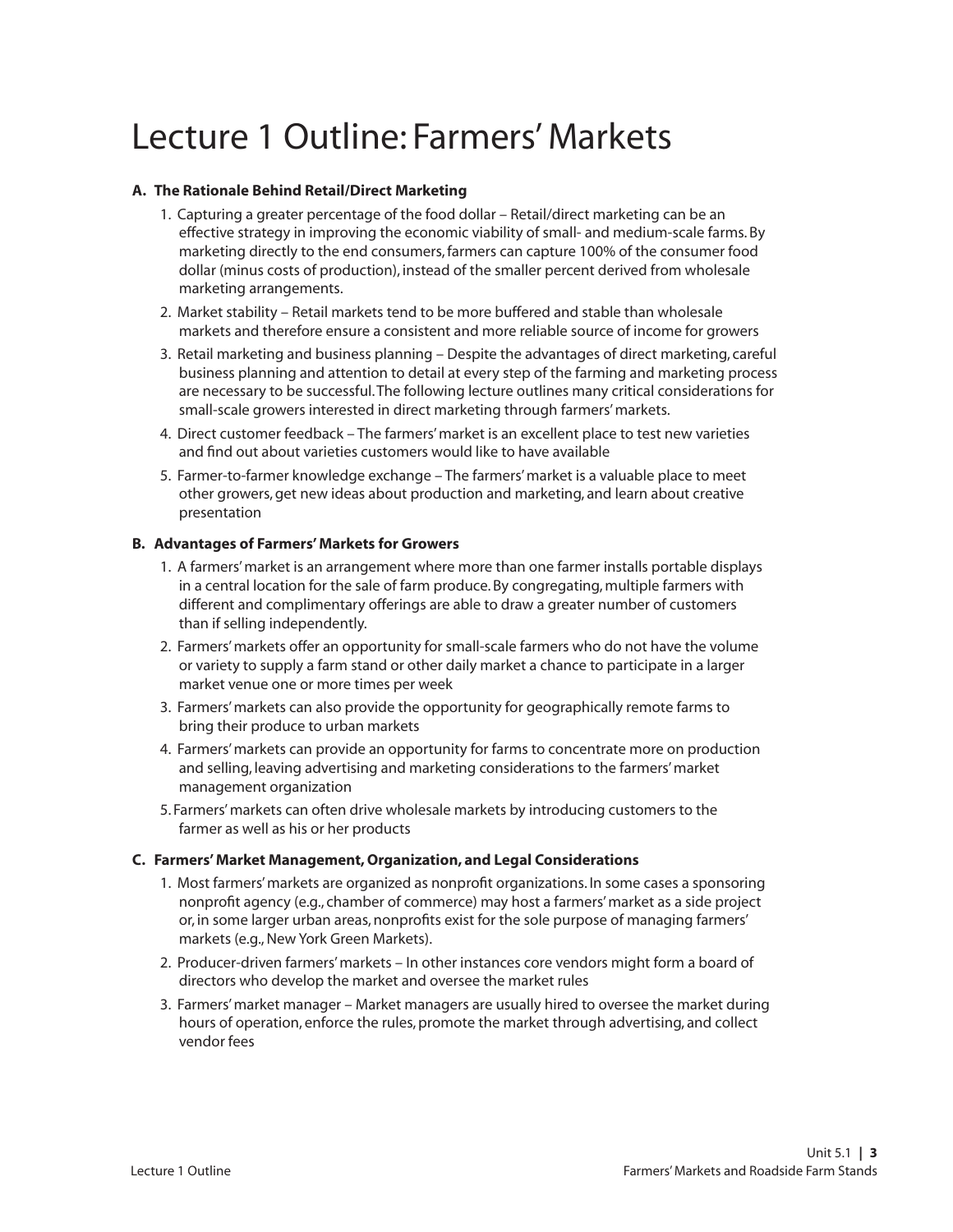- 4. The farmers' market board of directors (or sponsoring agency) is generally responsible for establishing vendor guidelines. Critical issues to be covered in vendor guidelines –
	- a. The amount of space allocated to each vendor
	- b. The cost of space for each vendor Some markets have a weekly space fee and others collect a percentage of each vendor's weekly sales. Money collected should go towards advertising and to pay the market manager's stipend.
	- c. Rules for balancing the specific types of products sold by the market vendors and allowing new vendors into a market – Market managers should try to provide as many types of local food products as possible, but mechanisms to prevent oversupplying particular items to the point where the business is spread too thin should be implemented. Policies should also be established regarding craft vendors and prepared food vendors.
	- d. Rules regarding the origin of produce sold by vendors Some markets have a "producer only" rule (i.e., vendors must have grown all of the food that they bring to market). "Certified farmers' markets" are those markets that are certified by a local or state agency to be selling products produced solely by the vendors represented at the market. This rule prevents vendors from buying produce on the wholesale market and reselling it at a retail mark-up.

 Other markets find that it is useful for both the consumers (by increasing market selection) and the vendors (by providing more sales) if vendors are allowed to supplement their produce with other locally grown products. These markets need very clear policies on what can be purchased and resold by vendors, and also how this produce is labeled for the consumer at the market. Some markets allow a percentage of a vendor's sales (e.g., 20%) to be derived from another farm, provided that farm is also local and provides a membership fee to the market. Both "producer only" and markets with other rules must have an enforcement policy to ensure that vendors adhere to the rules. Larger farmers' market organizations often conduct inspections of farmers' fields to ensure that the produce they bring to market originated on the vendor's farm.

5. Insurance – In some cases markets require that each vendor be insured for off-farm market sales. Most markets also have an insurance policy that covers the market in particular.

#### **D. Location, Demographics, and the Regulation of Competition**

- 1. The location of potential farmers' markets should be carefully considered both by organizations and market managers as they consider opening new farmers' markets, and also by potential farmer/vendors who are considering joining a new market. Important considerations include the following –
	- a. Farmers' markets need to be in busy locations. In most cases they are located in downtown business districts in areas where people are already accustomed to shopping. Common locations include closed-off parking lots, town commons, and closed streets. Some markets have secured permanent locations and provide some form of shelter for vendors. These markets are usually located on busy roads if they are not near the city center.
	- b. Plenty of parking needs to be available near the farmers' market location. Customers ideally will be purchasing armfuls of produce and other farm goods, so they need to be able to take this to their vehicles easily. Farmers' market organizations should consider providing shopping carts or wagons for customers to use and return. Particularly markets that sell lots of plants can benefit from providing such carts.
- 2. Demographics of the potential customers should be analyzed
	- a. Determining how many people live within a 10-, 20-, 30- and 45-minute drive of the market location is useful in locating market places. Locating on established commuter routes is generally beneficial.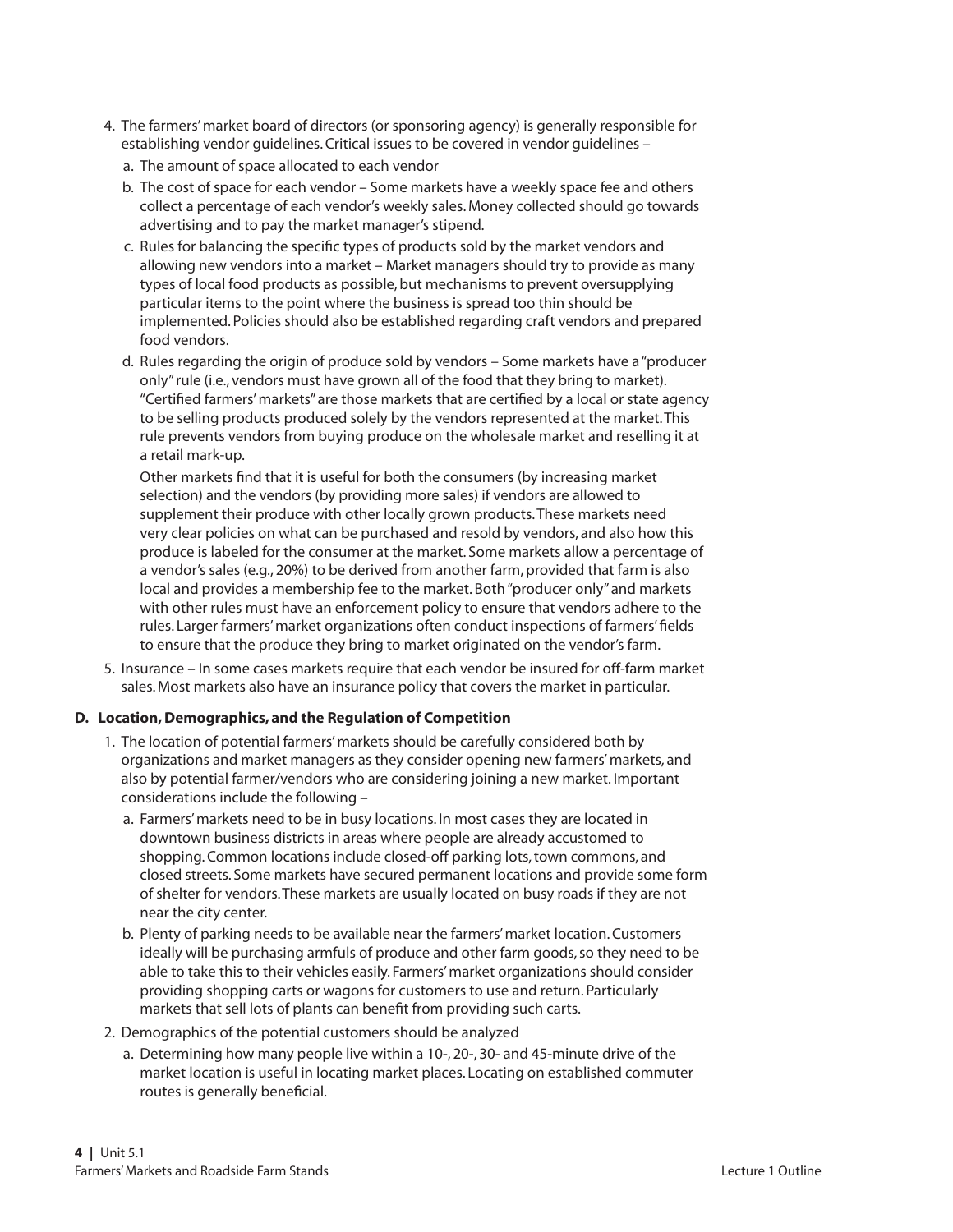- b. Potential customers should also be analyzed for income levels, political beliefs, ethnicity, and other factors that will influence their interest in farmers' markets and the products sold there
- 3. Regulation of competition
	- a. Competition from other farm stands, farmers' markets, and retail stores must be considered when analyzing the viability of potential farmers' market locations
	- b. Regulating competition within farmers' markets Competition among vendors selling similar products at the same market can be an issue. Competition is good to an extent, as it encourages individual vendors to strive for quality. A saturation point can be reached, however, in which case an overabundance of vendors selling the same products results in the sales of all of the vendors being too low to justify participating in the market. Farmers' markets must set standards and rules for balancing the numbers and types of vendors in such a way that the markets remain viable for the participating vendors and also offer adequate choice to draw the maximum number of customers.

#### **E. Presentation, Structures, Displays, and Infrastructure**

- 1. Presentation As farmers' markets can potentially provide concentrated periods of highvolume sales, how an individual market display appears to customers is very important to successful marketing. Important considerations –
	- a. Displays at the farmers' market are one of the most important factors in a successful marketing effort. Although growing quality produce is essential, produce must then be cleaned, packaged or bunched, and displayed in a way that customers find attractive. This point can't be overstated.
	- b. Using wooden display crates and baskets can make a huge difference in enhancing retail produce displays. Although plastic crates are probably the most efficient type of container for handling and transporting produce, plastic generally is less appealing on the display. Using plastic containers to transport items that will be transferred onto tables, shelves, or into attractive wooden crates makes sense.

 Apple crates are stackable for transport if not overfilled. They can then be tipped on their side with the produce spilling out for a feeling of abundance when making the displays. Stacking apple or other wooden crates two or more crates high on their sides can make striking tiered vegetable tower displays. Wooden bushel baskets can also be attractive in displays, but they do not transport as easily.

c. Attractive packaging and unitizing (forming bulk produce into a unit) can be a good idea for some types of crops. Peck and half-peck bags for apples, pulp containers for berries and cherry tomatoes, mesh bags for onions and potatoes, plastic bags for topped carrots and beets are all examples of unitizing. This method can make it easier for customers to select their purchases, and it may also encourage them to purchase more volume than they otherwise would. Selling bunches of root crops and greens is another method of unitizing.

 When using this method provide full units in order to create a sense of abundance and value. Also, don't provide only unitized items. Some people want only very small quantities, or they want to try a little bit of lots of varieties. In general the more choices you can give your customers, the more satisfied they will be.

- 2. Pedestrian traffic The flow of pedestrian traffic at the farmers' market booth must be considered and planned out. Is there an easy traffic flow from the entrance to the paying area? Does this traffic pattern draw people past the maximum number of product displays? Are point-of-purchase items located near the register in order to encourage impulse buys?
- 3. Displays of perishable items
	- a. Perishable items need special attention. At the farmers' market, displaying these items on vertical shelving and then manually pouring water over the greens and bunch crop display racks over the course of the market can be very effective. Shade must also be provided using umbrellas or tents.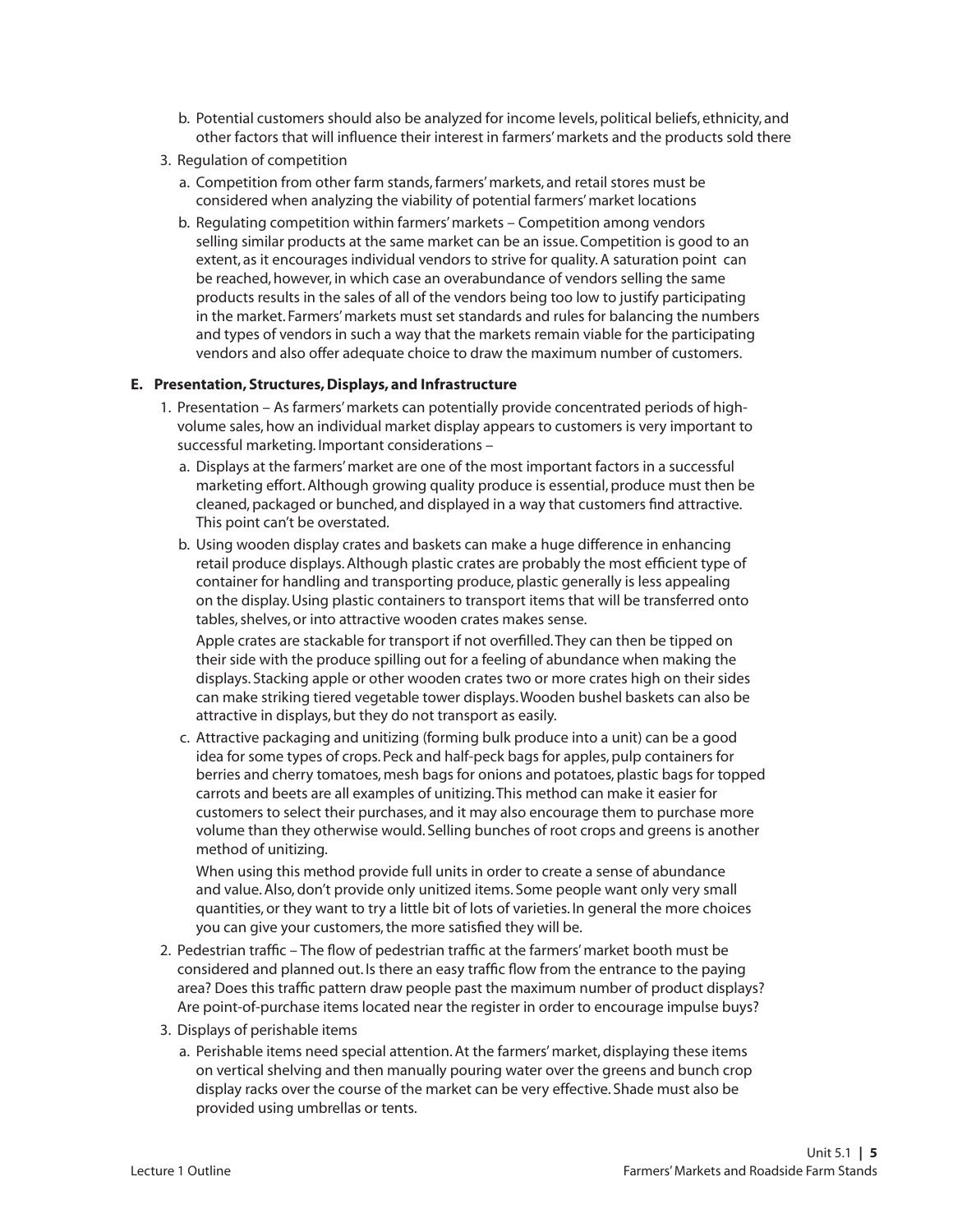- b. Some farm products such as eggs, milk, cider, frozen meat, etc. will need coolers or freezers in order to be stored and displayed safely. At farmers' markets this can be a challenge due to a lack of electricity. Some markets are now providing electricity to vendors so that coolers and freezers can be plugged in. Otherwise ice can be used to keep these products cool.
- 4. Transportation and set up
	- a. Producers selling at farmers' markets require a portable display system and a vehicle capable of carrying the load. The type of vehicle should be carefully considered.
	- b. Vehicles must accommodate both the load of produce to be sold at market and the benches and tables that make up the displays. Consider designing a truck shelving system that holds the produce load in transport, and then transforms into the display structure upon arrival at the market. Many vendors at farmers' markets use box trucks, vans, or trucks to transport produce. Open pickup trucks can be detrimental to many types of produce due to wind and sun exposure.
	- c. Display arrangements should be easy to set up and take down (as light as possible), effective at showing off the produce and farm products, and efficient at using the limited space that is often allocated to each vendor at busy markets. Vertical tiered displays help fit more produce into the same ground space and can be visually exciting for the customer.
	- d. When loading for farmers' markets, a system should be established so that necessary supplies are always on hand when needed. Developing a checklist that is used every time loading occurs can help you remember important supplies. Sign-making supplies should always be included.
	- e. Most farmers use county certified digital scales that can calculate prices. Bags should be provided.

#### **F. Growing Crops and Managing the Farm for Retail Markets**

- 1. Growing mixed produce for retail markets can be extremely challenging. A large variety of products attracts customers, and growers who offer a wide diversity of crops are often the most successful. For vegetable farmers, growing a wide diversity of crops can be challenging due to differing crop cultural requirements and equipment needs. The following are suggestions to help organize a farm to successfully grow a wide diversity for retail marketing –
	- a. Design the growing system to accommodate all of the possible crops. Have standard beds and spacing systems that accommodate all of the possible crops, even if spacing compromises have to be made on some of the crops. Often row spacing per bed can be relatively standardized, and plant density can be accomplished by adjusting in-row spacing. This allows use of standardized cultivation strategies.
	- b. Provide a diversity of varieties within crops. Tomatoes, peppers, winter squash, and tree fruits are all good examples of crops where this strategy can be used. By offering many varieties, the appeal of the retail market can be greatly enhanced without increasing labor requirements, as crop varieties often have similar cultural needs. Make sure popular crop varieties are always available (according to season).
	- c. Keep careful planting records by making maps of varieties as you plant
	- d. For most crops, differences in appearance (color or shape) make the varieties easy enough to distinguish. For varieties that look the same, customers will need to be educated about differences in taste and texture or it will not be helpful from a marketing perspective.
- 2. Managing harvests for direct marketing (see Unit 4.7: CSA Harvest and Post-harvest Handling for more information)
	- a. Managing harvest for retail markets requires careful planning prior to each harvest. Harvest plans should show a grid of the crops to be harvested and the breakdown for each retail or wholesale market. Harvest totals should then be tallied for each crop.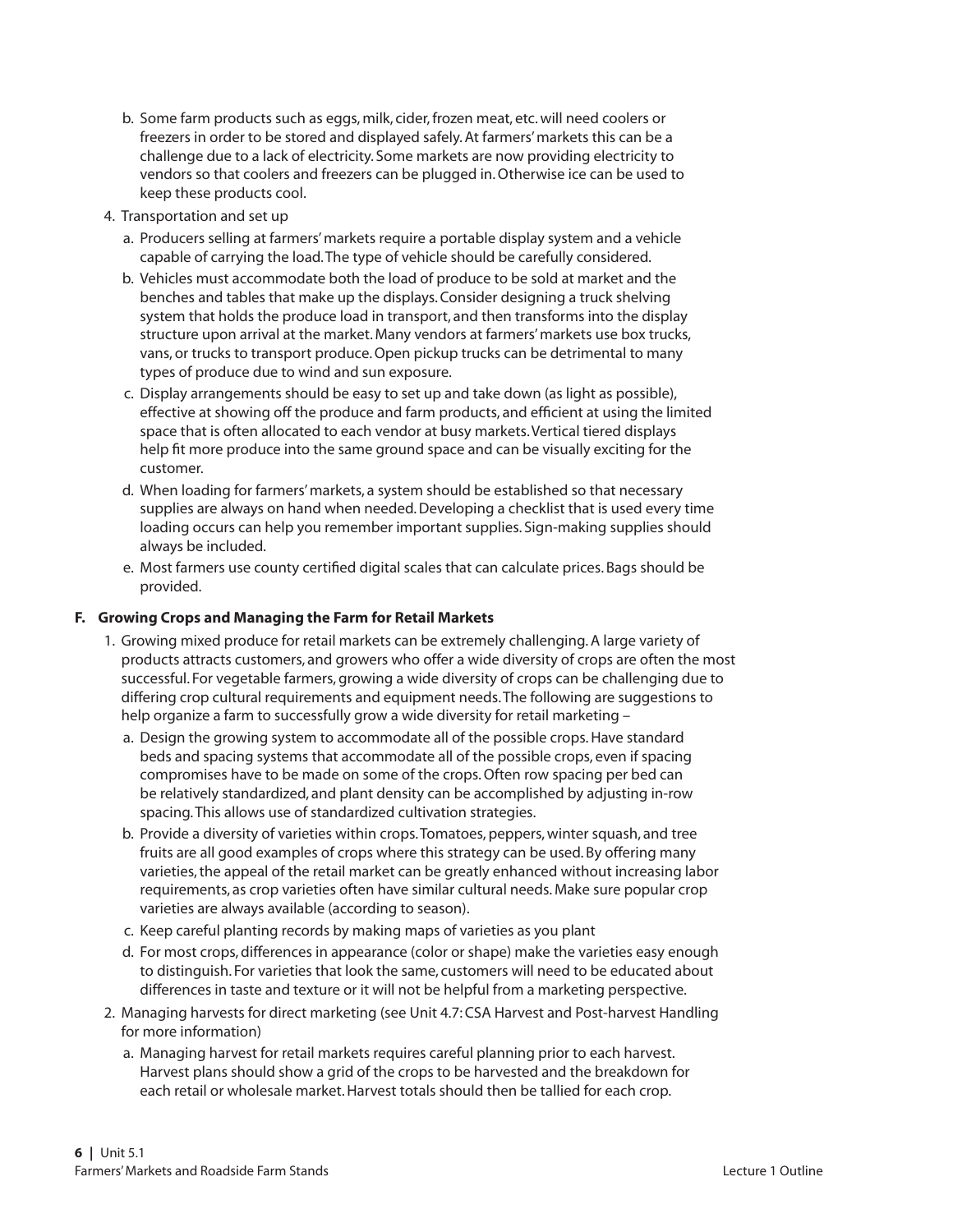- b. Harvest should be done in an efficient order starting in the morning with the most heatperishable crops. Use of standard stackable containers is recommended in order to both quantify the amounts picked and to ease the movement of produce.
- c. One or more people should be stationed in the packing shed once the first crops are harvested each day. This person is in charge of cleaning and packing the produce for the retail markets. In general, produce for retail markets can be packed into reusable plastic or wooden crates, as the empties can easily be returned to the harvest operation once the produce is stocked.
- d. Any time packing can be accomplished in the field in a clean and neat way, labor will be saved. E.g., lettuce, greens, cole crops, and any bunching crop can be field packed.

#### **G. Pricing Strategies**

- 1. Establishing fair and reliable pricing strategies is essential for successful vending through farmers' markets
- 2. The most important initial consideration is to know (as accurately as possible) the cost of production for each item. This is easier said than done, as it can be remarkably difficult to track exactly how many inputs and how much labor go into any particular crop. However, establishing record systems that give the most accurate idea of production costs for each item is important. Prices should then be set to at least cover these costs. Don't forget to account for shrinkage and other losses. Base yield expectations on long-term averages that include both good and bad crops, as this will give a more realistic picture of costs.
- 3. Provide a mark-up that covers the cost of either purchasing-in or growing a product, and then 30–50% for profit
- 4. Some farmers sell certain crops as "loss leaders" either at or below cost to attract customers, who then spend money buying other things that more than make up for the poor return on the loss leader. However, consistently undercutting other growers may lead to conflicts, and disrupt the market's general pricing structure. The farmers' market manager is in part responsible for minimizing competition and preventing "price wars." Growers and market managers should work to ensure that everyone receives close to retail or premium prices.

#### **H. Advertising and Customer Communication**

- 1. Advertising is an art as much as it is a science. On farms the profit margins are often slim, and it seems that there is always something to spend meager profits on that is more important than buying ad space. However, effective advertising and consumer awareness are key to maintaining and improving sales. Free and low-cost methods of advertising should be used as much as possible, and paid advertising should also be considered.
- 2. Farmers' market organizations should have clear and noticeable street signs to direct people to the market and announce the presence of the market. In general, a sign that states the market's presence and hours of operation should be permanently installed for the season. Additional temporary signage should also be installed when the market is actually open.
- 3. Writing a newsletter for customers can be a great way to communicate with them. Farmers' market organizations and individual vendors should consider providing a newsletter. Use newsletters to tell people about the farm or market, and how to store, preserve, and prepare local produce. Provide recipe ideas, and highlight special events and crop availability. Different farms and markets publish newsletters on seasonal, monthly, biweekly, and weekly schedules.
- 4. Providing recipes at the market, particularly for less common crops, can give people ideas on how to cook vegetables and thus increase sales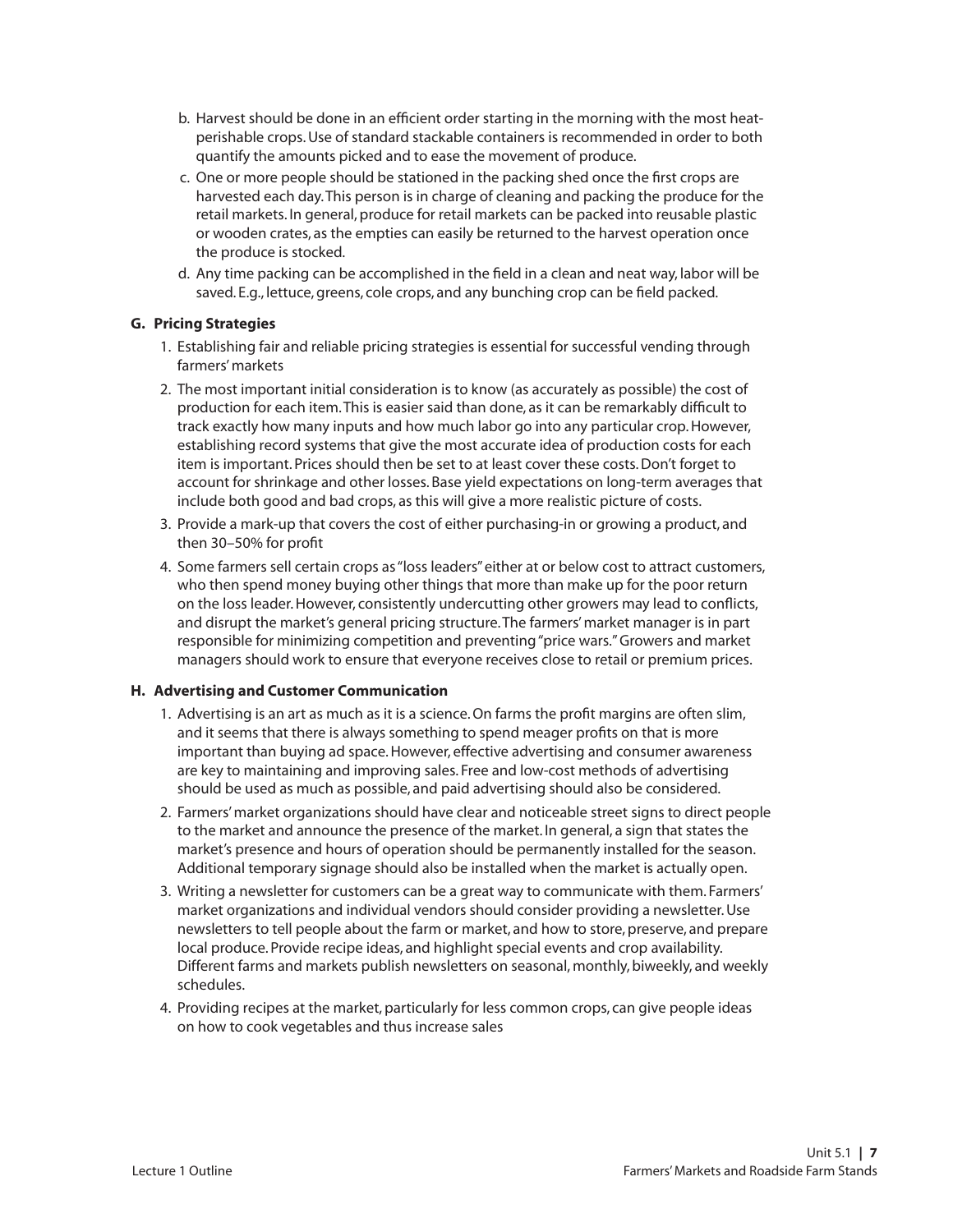- 5. Using the media to generate free press for the market is an essential strategy. Learn to write a press release and send releases to TV, radio, and newspaper media. When the media reporters show or call, give them all of the attention and genuine farmer outlook that you possibly can. A good news story about your farm or market is worth far more than the same space devoted to advertising.
- 6. Paid media advertising should not be discounted. Paid advertising can be a very effective way to bring consumers to a farmers' market. It can be used both to raise awareness of the market in general and to increase the customer base over time. General newspaper, radio, or television advertising, or announcing specific events such as the ripening of a particular crop or a special festival being hosted by the market, are all worthwhile considerations.

#### **I. Special Marketing Strategies**

- 1. Using special strategies can help enhance farmers' market sales. Using the internet/world wide web, providing farm stand membership options (see Lecture 2 Outline), and offering produce samples are all options that can be added to farmers' markets.
- 2. The world wide web is an important marketing tool. Farmers' market organizations and individual vendors should consider a basic web site that provides background information.
	- a. Content Provide farm, crop, seasonal information, and directions to the farmers' market. A web page should be linked with local farming nonprofits and related food groups. The web can also be used in more savvy ways to allow pre-ordering of produce by customers, web-based bill paying, and sales of vendor products by mail order.
- 3. Providing samples of your produce can be a great way to attract customers and generate interest in new items. At most markets, cut samples are only allowed if kept under cover and served with toothpicks. However, giving whole items such as fruit or vegetables like tomatoes can not only help a customer decide on quality and taste, it also initiates an important relationship between the grower and customer.

#### **J. Money Management and Customer Service at the Farmers' Market**

- 1. Vendors should have a money management system when helping customers at markets. Some farmers prefer money pouches so that they can move around the booth and make change for anyone on the spot. This also helps prevent theft attempts. Other farmers use a money box, which can help organize coins in addition to providing a place to store signmaking supplies and calculators.
- 2. Be sure that financial transactions can be made efficiently. Price items so that they can be added up quickly in your head and bunch group items so that they add up to even sums.
- 3. Some farmers' markets are now developing systems so that customers can use credit cards or debit cards to purchase produce. In most cases the cards are swiped at the market manager booth, and then the farmer is reimbursed for the purchase. These same machines can also allow food stamp cards to be processed. Many states also have farmers' market coupon programs that provide coupons to elderly and low-income residents. These coupons can then be redeemed to vendors, and the farmers in turn send these coupons in to the state for reimbursement.
- 4. When helping customers it is important to be friendly and courteous, even to hostile customers. People who enjoy interacting and talking to people about the products being sold often enjoy farmers' market vending. At the market, vendors should be more neatly dressed than usual. Preferably a farm T-shirt or farmers' market T-shirt should be worn in order to establish professionalism and help customers identify the vendors. When ringing up customer orders, sales can be increased by asking customers "if that is all?".
- 5. Get to know as many customers' names as possible. This shows that you care about them and their business.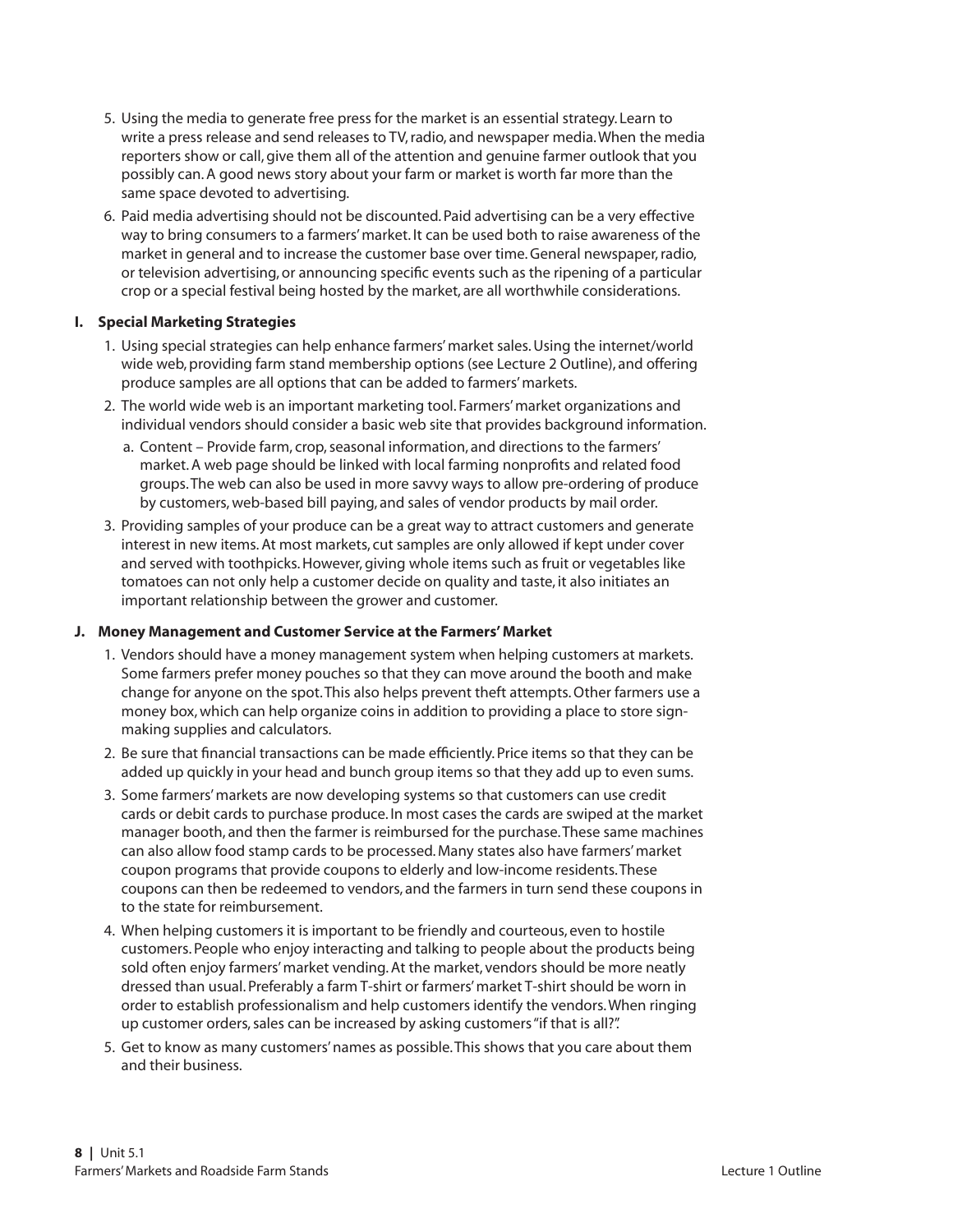# Lecture 2 Outline: Roadside Farm Stands

#### **A. Roadside Farm Stands**

- 1. Roadside farm stands are usually operated on the farming location by a single farm operation. Some farms are able to devote their entire production to a single farm stand outlet, but in many cases farms operate a retail farm stand in addition to other marketing arrangements such as wholesale, farmers' markets, or community supported agriculture (CSA). Other variations include multiple farms cooperating to grow for a single stand and off-farm stand locations.
- 2. Many of the specific recommendations for running farmers' markets also apply to roadside stands and are outlined in Lecture 1 Outline: Farmers' Markets

#### **B. Legal Considerations for Farm Stands**

- 1. Before opening a farm stand it must be determined that such agricultural retail ventures are compatible with county or city zoning
- 2. Liability insurance must be secured prior to opening a farm stand. Most farm insurance policies can be arranged to cover retail sales from the farm premises.
- 3. Most towns require health inspections and scale inspections for retail food operations

#### **C. Structures, Displays, and Infrastructure for Farm Stands**

- 1. A farm stand's appearance is critical to successful marketing
	- a. Farm stands need to be both functional for the grower/vendor and inviting to the customer
	- b. Structures should be attractively designed to fit into the farmscape. If possible, production fields should be nearby in order to create the association of purchasing with agriculture and farming, as many Americans have an appreciation for farming and rural life.
	- c. Structures should be as attractive as possible. Using wood construction, flower gardens, and landscaping can make your stand into an attractive destination.
	- d. If at all possible, locate parking areas to the side of the stand. Vehicles and parking lots tend to be unattractive. Try to arrange things so that parking areas do not dominate the landscape.
	- e. Locate stands in such a way that product can easily be moved from the packing area to the retail area. If possible, design everything to be at the same level or with ramps so that product can be moved easily using two-wheel hand trucks, carts, and pallets. If packing doesn't occur near the stand, design a loading area and back room to accommodate back stock and deliveries.
	- f. Walk-in cooler storage is generally necessary for storing back stock. Insulated cold rooms and old refrigerated truck bodies can both be good options.
- 2. Creating attractive displays inside the farm stand is one of the most important factors in a successful farm stand venture. See Lecture 1 Outline for produce display ideas.
- 3. Checkout systems at farm stands Small stands often use self-serve money-box systems. This can work well provided customers are honest. Advantages are reduced labor costs for staffing the stand. Disadvantages are that there is no one to answer questions, assist customers, or watch and prevent theft. Larger-volume stands usually hire one or more people to stock and cashier.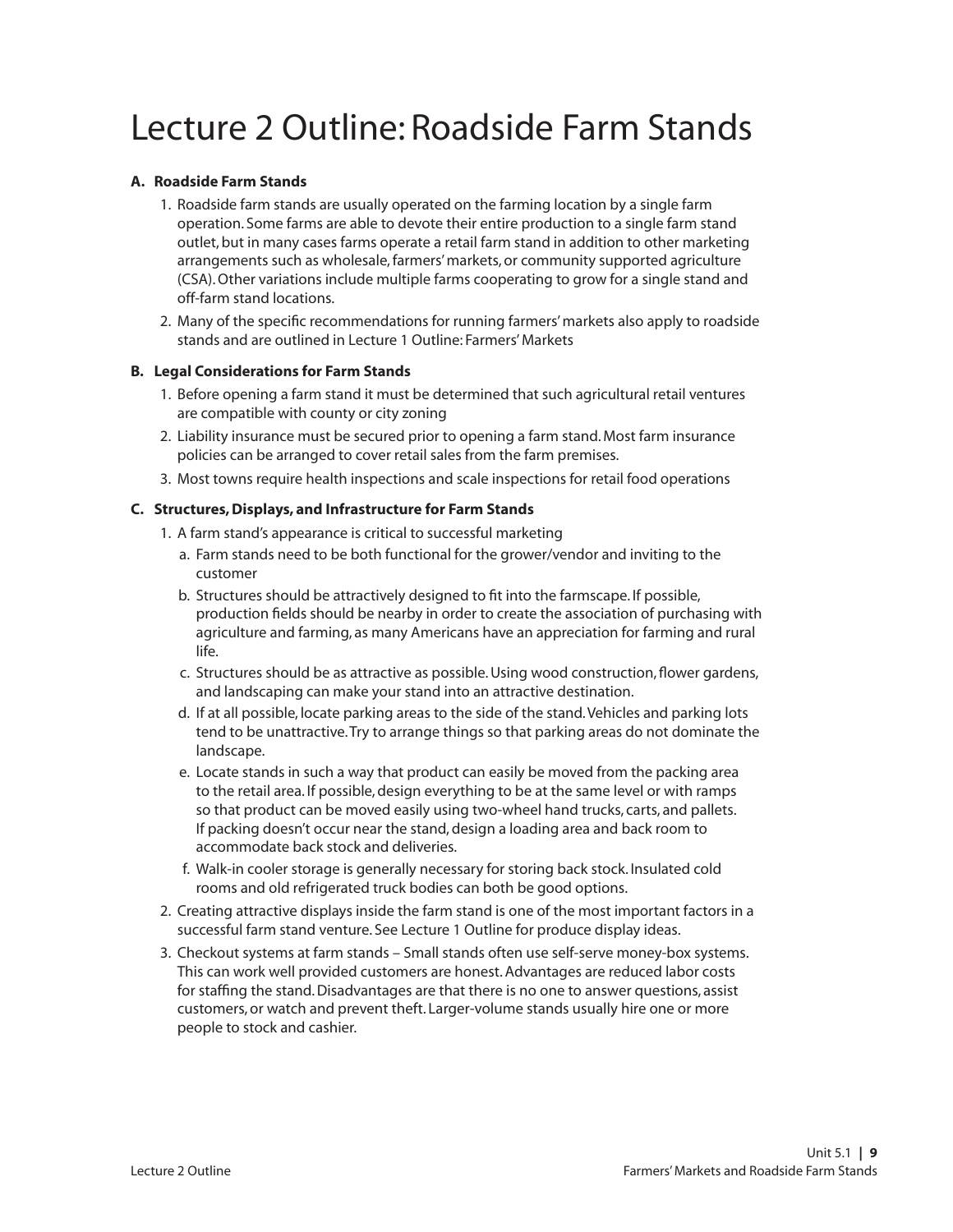#### **D. "Purchasing-In" Produce and Value-Added Products**

- 1. Some stands sell only produce and products grown or made on the farm. Many other farmers find that it is not economically sensible to grow all of the possible crops that ideally would be offered. Growers will therefore purchase additional produce and/or other products to supplement produce grown on the farm.
	- a. Example: Many small-scale farmers find it unprofitable to grow sweet corn on a small scale, but find that sales of other produce are compromised if sweet corn is not offered. In response, small-scale growers will often purchase fresh corn from other growers producing sweet corn at a larger scale and resell it at their farm stands.
- 2. When purchasing produce for resale, farm stand business owners must establish guidelines for sourcing products. Some local growers only purchase in certified organic or locallyproduced products or both. Providing as much information as possible to stand consumers regarding the origin and growing practices is suggested, as many consumers now seek to support regional economic viability in agriculture.
- 3. Supplementing produce grown on the farm with other products can greatly enhance customer interest and therefore the economic viability of farm stands. E.g., bread, local honey, maple syrup, local milk, crafts, jams, pickles, etc., can expand the farm stand's offerings. Some stands add a processing kitchen and make their own value-added products from farm produce (e.g., preserves), while others simply sell the products of other businesses. Another option is to rent space in a commercial processing kitchen in order to make value-added products for a farm stand.
	- a. Sales of product that is purchased and resold should be tracked and inventoried. For self-serve stands a weekly inventory of "grocery" type products can help keep track of sales categories. For staffed stands, a register system should be able to keep track of product sales by category.

#### **E. Pricing Strategies**

- 1. Establishing fair and reliable pricing strategies is essential for successful farm stand marketing
- 2. Defining costs of production The most important initial consideration is to know (as accurately as possible) what your production costs are. Though often difficult to develop and maintain, a record system that gives production costs for each item should be created. Prices should be set to at least cover these costs. Don't forget to account for shrinkage and other losses. Base yield expectations on long-term average yield information.
- 3. Mark-up Provide a mark-up that covers the cost of either purchasing-in or growing a product, and then 30–50% for profit
- 4. Some farmers sell certain crops as "loss leaders" either at or below cost in order to attract customers, who then spend money buying other things that make up for the poor return on the loss leader

#### **F. Special Marketing Strategies**

 Using special marketing strategies can help enhance farm stand marketing efforts. Using the web, providing farm stand membership options, and using pick-your-own crops in conjunction with the usual farm stand offerings are all options that can be added to increase direct market sales.

1. The world wide web/internet – The web in an important marketing tool. At a minimum, a basic web site that provides background information on the stand and farm, crops and seasonal information, hours of operation, and directions to the farm should be established. A web page should be linked with local farming nonprofits and related food groups. The web can also be used to allow pre-ordering of produce by customers, web-based bill paying, and sales of farm stand products by mail order.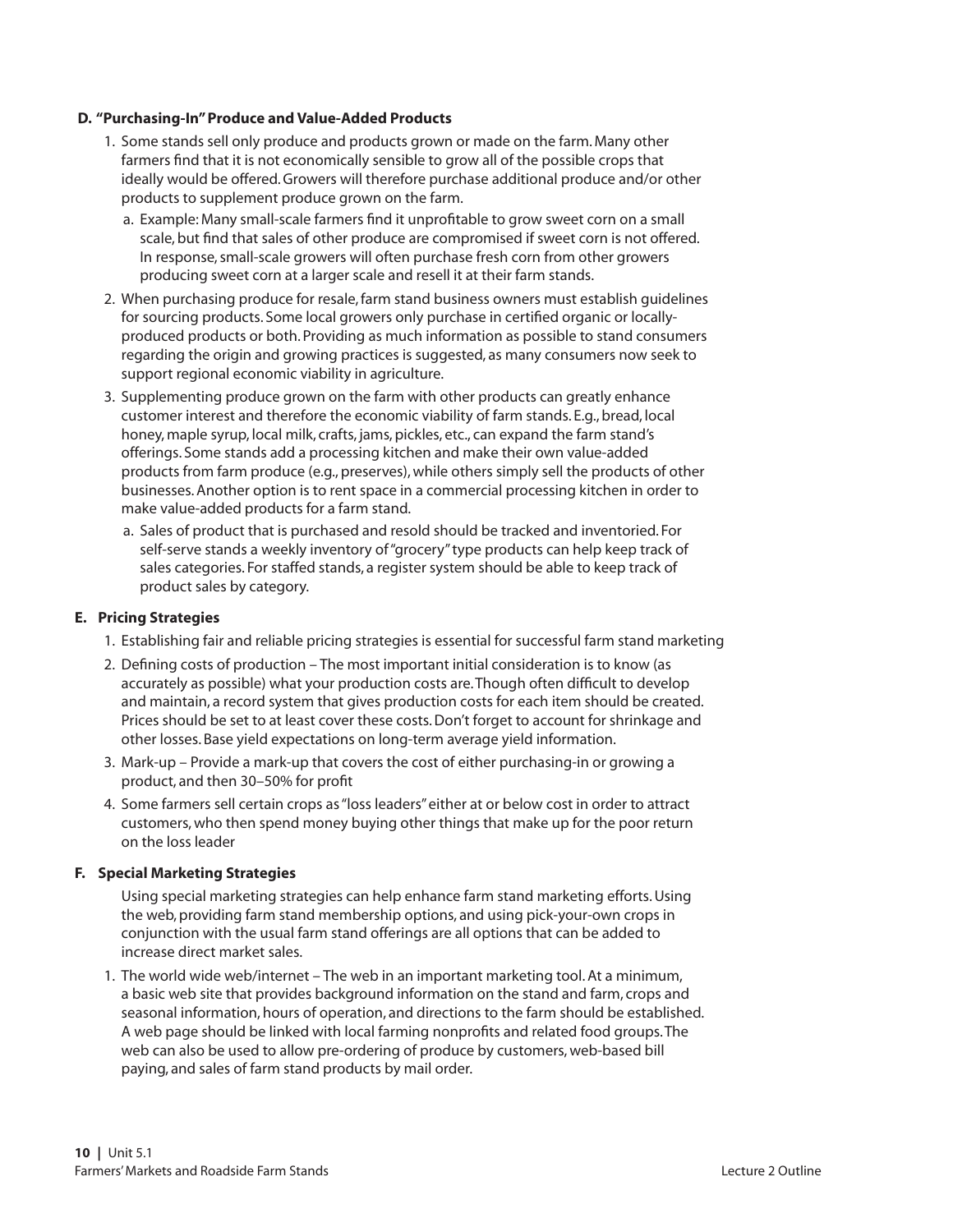- 2. Farm stand memberships Farm stand memberships integrate the economic support of a community supported agriculture (CSA) project with the freedom of food choices of farm stands. This arrangement offers the consumer more options than a traditional CSA, while still providing the farm with guaranteed sales and up-front operating capital. Like a CSA arrangement, farm stand memberships also offer the consumer a feeling of involvement with and support of the farm.
	- a. How farm stand memberships work Like CSA, most farm stand memberships involve the member paying a lump sum to the farm in advance of the season. The member then has credit that can be used over the course of the season. In most cases a slight discount is provided compared to the retail prices normally paid by customers. A careful recordkeeping system is needed in order to keep track of the memberships. Sending a regular newsletter to members can be a good way to remind people of the farm stand and encourage the use of the prepaid credit over the course of a season.
- 3. Pick-your-own operations Pick-your-own operations for popular berry, fruit, and other crops such as beans, peas, and pumpkins can be a profitable undertaking. For this to work the pick-your-own operation fields ideally will be located near the farm stand, or there will be a way to get people parked, to the field, and back out to the stand to pay. Cart or hay rides can also be used to transport people to the field, particularly in the case of apples or pumpkins, when the picking trip is often as much of an outing for the customer as it is a way to harvest food. Sometimes a separate pay station is established in the field, but this is not as useful at encouraging customers to also buy other stand products before or after they pick.

#### **G. Advertising and Customer Communication**

- 1. Advertising is an art as much as it is a science. Advertising is very often a sound investment in your business, as consumer awareness is key to developing, maintaining, and improving sales. Free and low-cost methods of advertising should be used as much as possible, and paid advertising should also be considered.
- 2. Signage Good street signage is perhaps the most important initial advertising consideration for a farm stand. Clear signs that state the farm's name, along with specific product signs, can help get people into the parking lot. Before building signs, it is important to check with the town, as most towns have rules and restrictions about what size and type of signs can be installed. Types of signage include –
	- a. Trail blazing signs These direct people from busy roads as appropriate. In many cases barns can provide a good space to install large signs with the farm's logo.
	- b. Changeable chalk board or magnetic lettering signs These can also be useful for grabbing the attention of drivers, particularly if they are updated regularly
- 3. Writing a newsletter for customers can be a great way to communicate with them. Use newsletters to tell people about the farm, how to store, preserve, and prepare seasonal produce, provide recipe ideas, and highlight special events and crop availability. Newsletters can be sent to farm stand members, e-mailed to a larger mailing list, and also provided to customers at the stand. Different farms publish newsletters seasonally, monthly, biweekl,y and weekly .
- 4. Providing recipes at the farm stand, particularly for less common crops, can give people ideas on how to cook vegetables and thus increase sales
- 5. Using the media to generate free press for the farm is an essential strategy. Learn to write a press release and send releases to TV, radio, and newspaper outlets. When the media reporters show or call, give them all of the attention and genuine farmer outlook that you possibly can. A good news story about your farm is worth much more than the same space devoted to paid advertising.
- 6. Paid media advertising should not be discounted. It can be a very effective way to bring consumers to a farm stand.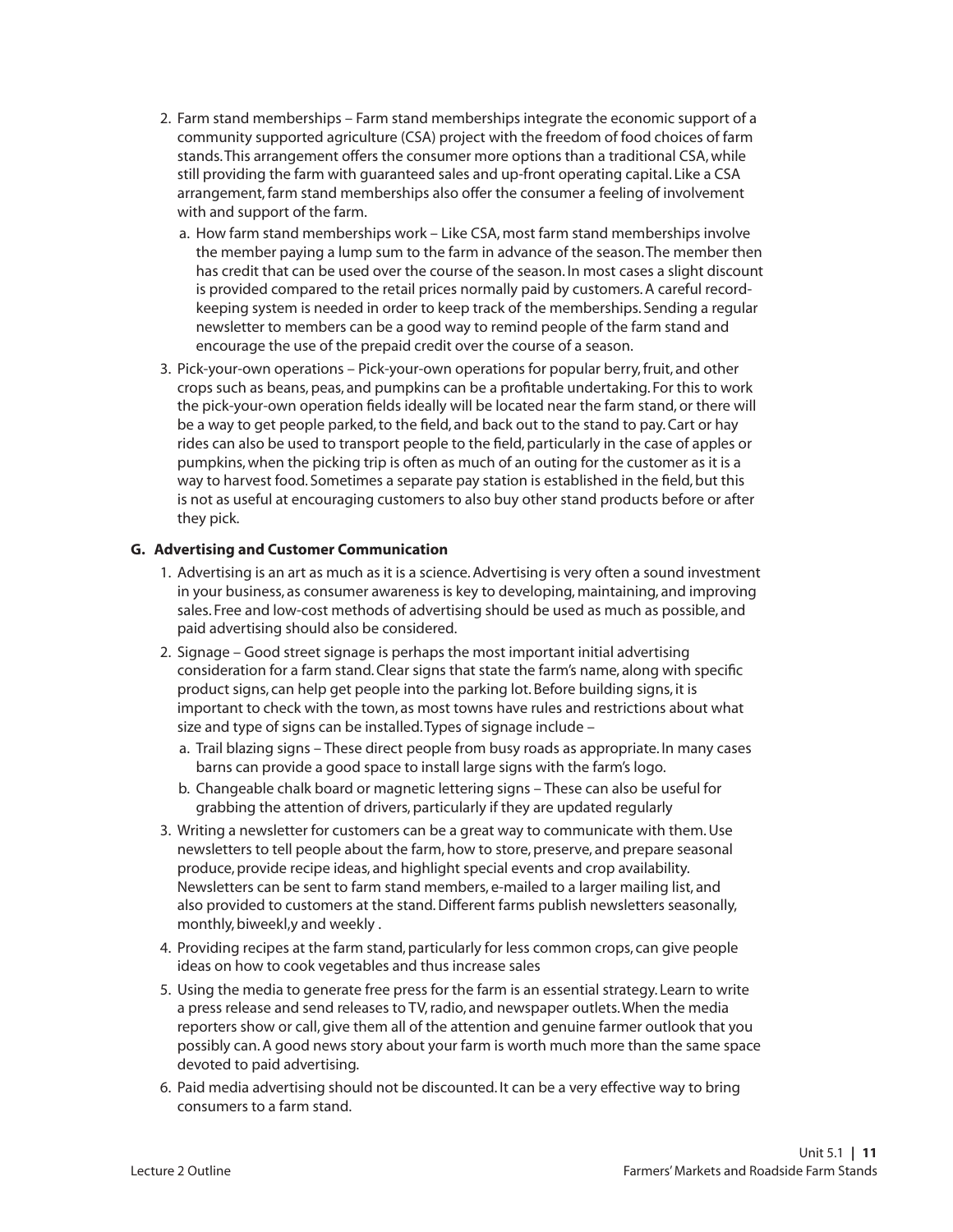#### **H. Off-Site Farm Stands**

- 1. In some cases a farm is simply too remote from a busy road or population center to successfully support an on-farm stand. In other cases an off-farm stand can help reach a wider market of consumers. Some farms have lots of machinery, pesticide residue, or other concerns that preclude having an on-farm stand.
- 2. Off-site stands can be successful if arranged carefully. Produce transport is the biggest obstacle. In some cases additional duplicative infrastructure such as property and phones will be needed. This may make the start-up process more capital intensive and financially risky than an on-farm location. Nevertheless, location and convenience for the consumer are of key importance in the success of farm stands, so locating off-farm might be worth the inconvenience in the long run.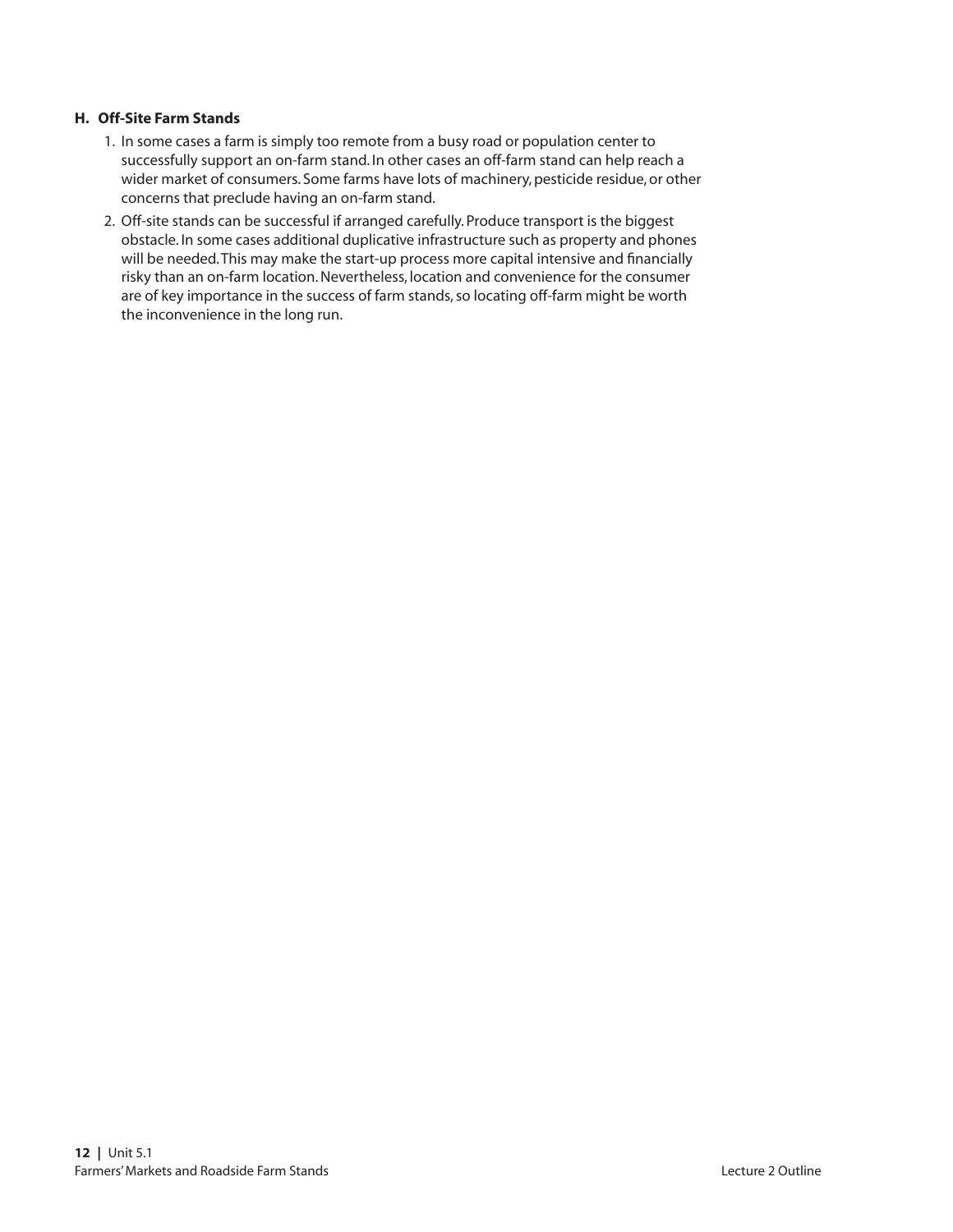## Resources

#### **Books**

Backyard Market Gardening, The Entrepreneur's Guide to Selling What You Sow, by Andy Lee and Jim Hightower. Good Earth Publications, 5th printing, 1993.

*A complete why-to and how-to of small-scale market farming. Email goodearth@rockbridge.net for more information.*

Dynamic Farmers' Marketing: A Guide to Successfully Selling Your Farmers' Market Products, by Jeff Ishee. Bittersweet Farmstead, 1997.

*An informal book dedicated solely to the topic of selling at farmers' markets. Save two years of trial and error just by studying and implementing the tips found in this book.*

The Farmers' Market Book: Growing Food, Cultivating Community, by Jennifer Meta Robinson and J. A. Hartenfeld. Quarry Books, 2007.

*The Farmers' Market Book examines this national phenomenon through the story of the market in Bloomington, Indiana, and considers the social, ecological, and economic power of farmers' markets generally.* 

The Flower Farmer: An Organic Grower's Guide to Raising and Selling Cut Flowers, by Lynn Byczynski. Chelsea Green Publishing, 1997.

*A comprehensive introductory guide to commercial cut flower production, including variety recommendations, cultivation, harvest and postharvest handling, flower marketing, yield and pricing, woody ornamentals, dried flowers, arranging, profiles of successful growers, and an appendix with production and harvest advice on 100 species. A lovely book as well. Available from 'Growing for Market' (see Web resources, below).*

Flowers for Sale, by Lee Sturdivant. San Juan Naturals, 1992.

*This book covers topics related to growing and selling cut flowers.*

Harvest: An Introduction to the Physiology and Handling of Fruit, Vegetables and Ornamentals (4th edition), by Ron Wills, Barry McGlasson, Doug Graham, and Daryl Joyce. Oxford University Press, 1998.

*A comprehensive post-harvest physiology text. Many useful charts and concepts for direct produce marketers to consider.*

Market Farm Forms: Spreadsheet Templates for Planning and Tracking Information on Diversified Market Farms, by Marcie A. Rosenzweig. 1999. 100 pages plus diskette. Order from Full Circle Organic Farm, 3377 Early Times Lane, Auburn, CA 95603. E-mail: fullcircle@jps.net.

*Developed to help with planning, planting, and income diversification. The book explains how to enter your farm's information into the templates, and what the calculated data tell you. Cross-platform CD works seamlessly with Excel. Computerless farmers can use the printed forms with a pencil and calculator.*

Market Gardening, Growing and Selling Produce, by Rick Stains. Fulcrum Publishing, 1990.

*A good overview of market gardening. The book starts with an extensive chapter on marketing considerations. Topics such as protective cropping, machinery, and cropping possibilities are also included. Author is from England, making this an interesting book for American readers.*

Metro Farm: The Guide to Growing for Big Profit on a Small Parcel of Land, by Michael Olsen. TS Books, 1994.

*Thorough and fun to read, this book generates a million ideas and helps you chart your course for creating a new small farm enterprise. See www. metrofarm.com*

The New Farmers' Market: Farm-Fresh Ideas for Producers, Managers and Communities, by Vance Corum, Marcie Rosenzweig, and Eric Gibson. Sustainable Agriculture Research and Education, 2001.

*Provides extensive information in a clear, nuts-andbolts manner. Contains invaluable insight and advice for both those selling at market, and those organizing them. See: www.sare.org.*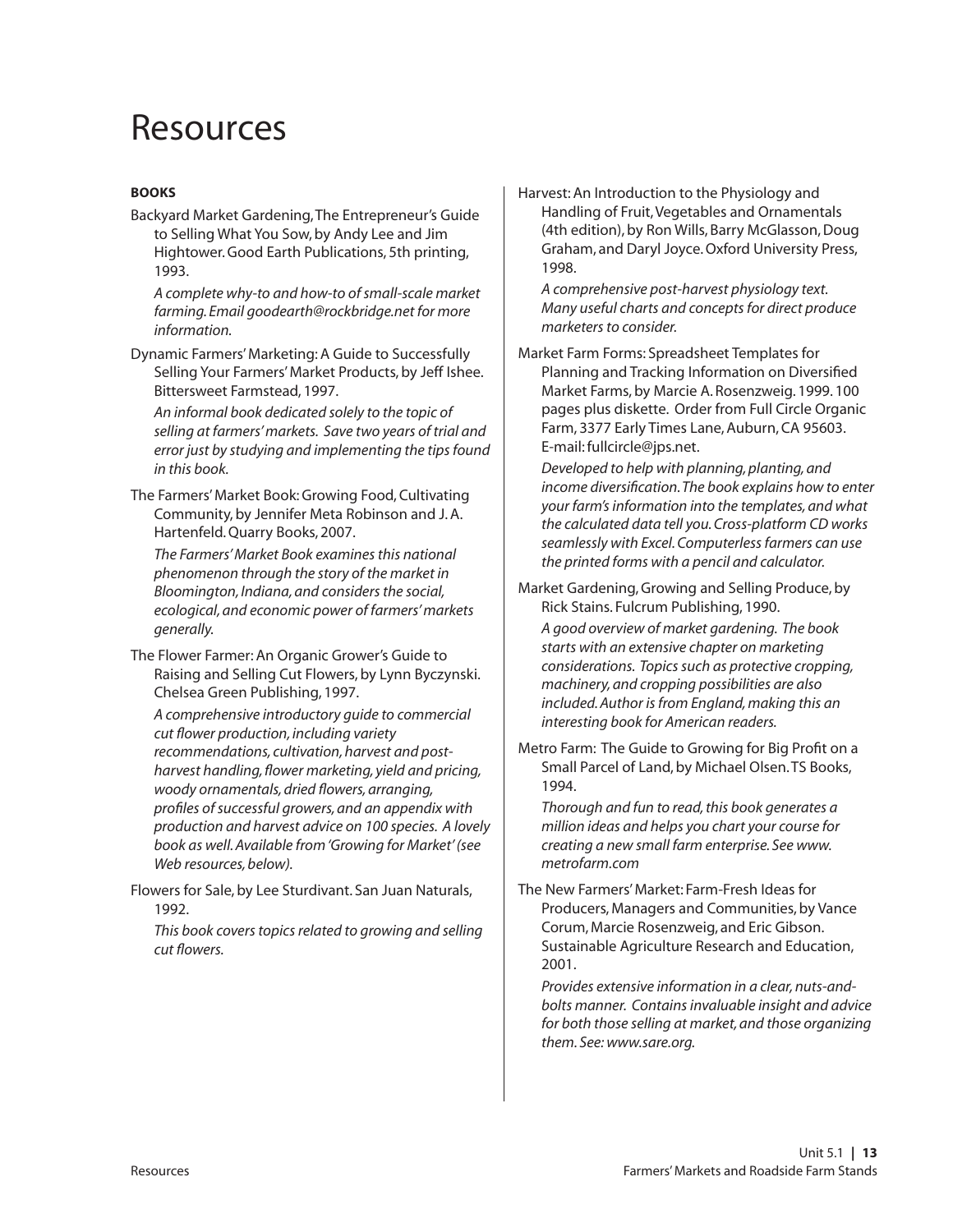#### Sell What You Sow, by Eric Gibson. New World Publishing, 1990.

*Great overview of marketing techniques for a variety of situations. Appendices and resource list. Aimed at small- to medium-scale farmers. E-mail egibson@jps. net.* 

The Small Commercial Garden, by Dan Haakenson. Pc-Services, 1995.

*Detailed information from the author's own records on designing a market garden. Includes advice on marketing, commercial design of necessary structures, planning, growing, harvesting, and information on basic crops that are the mainstay of any good market garden (no unusual crops). Highly recommended for small market growers. Accompanying video available.*

Successful Small-Scale Farming, An Organic Approach, by Karl Schwenke. Storey Publishing Co., 1991. *This book goes beyond growing crops to show everything you need to know, including which direction to begin plowing your fields, machinery you might not need, how to pull up old fence posts, and other info you missed from your farming grandparents!*

Sustainable Vegetable Production from Start-up to Market, by Vern Grubinger. Natural Resources Agriculture and Engineering Services (NRAES), 1999. *Covers equipment thoroughly, as well farm planning and business management. Contains a section on grower profiles for 18 crops, including their enterprise budgets. A great overview for farmers starting out or those looking for different angles. See www.nraes.org.*

Western Profiles of Innovative Agricultural Marketing: Examples from Direct Farm Marketing and Agri-Tourism Enterprises. Western Extension Marketing Committee, Cooperative Extension of the University of Arizona. Publication AZ1325, 2003.

*Provides 16 case studies of successful innovative direct farm marketing enterprises.*

### **Periodicals**

Growing for Market

*A very useful national monthly newsletter for direct market farmers. Covers production and marketing of vegetables and flowers. P.O. Box 3747, Lawrence, Kansas 66046. Phone: 785-748-0605, Fax: 785-748- 0609. E-mail: growing4market@earthlink.net. Also see www.growingformarket.com.*

#### Marketing Your Produce

*From Growing for Market publishers, a compilation of the best marketing articles that appeared in Growing For Market, 1992–1995. Chapters include information on specialty produce, selling to restaurants and/or supermarkets, farmers' markets, CSAs, and expanding your market. Ends with a list of recommended books. See above for ordering information.*

#### Small Farm News

*The Small Farm News is a quarterly publication of the UC Small Farm Center. The newsletter features farmer and farm advisor profiles, research articles, farm-related print and web resources, news items and a calendar of state, national and international events. See: www.sfc.ucdavis.edu/pubs/SFNews/news.htm for the online editions.*

### **Web Sites**

California Federation of Certified Farmer's Markets: www.cafarmersmarkets.com

*An information clearinghouse on certified farmers' markets in California. Includes comprehensive information on certified farmers' markets; links to locate farmers' markets in a given area; productspecific listings of associations and organizations; links to information on agriculture and trade policy, and much more. The California Federation of Certified Farmer's Markets is a statewide non-profit membership organization of California Certified Farmers' Markets.*

California Department of Food and Agriculture Regulations:

www.cdfa.ca.gov/cdfa/pendingregs

*California Department of Food and Agriculture Regulations (CDFAR) is a California state agricultural agency with divisions of Animal Health & Food Safety Services; Fairs and Expositions; Inspection Services; Marketing Services; Measurement Standards; and Plant Health and Pest Prevention Services. The web site contains links to the services and programs of the above agencies as well as links to county agricultural commissioners and official statements and policies of the USDA, FDA, and CDFAR on current events in agriculture.*

Farmers' Market Manager Resource Center: www.wvu.edu/~agexten/farmman2/manageres. htm

*Many resources for promoting fruits and vegetables. Farmers' Market Coloring Book. Courtesy of USDA.*